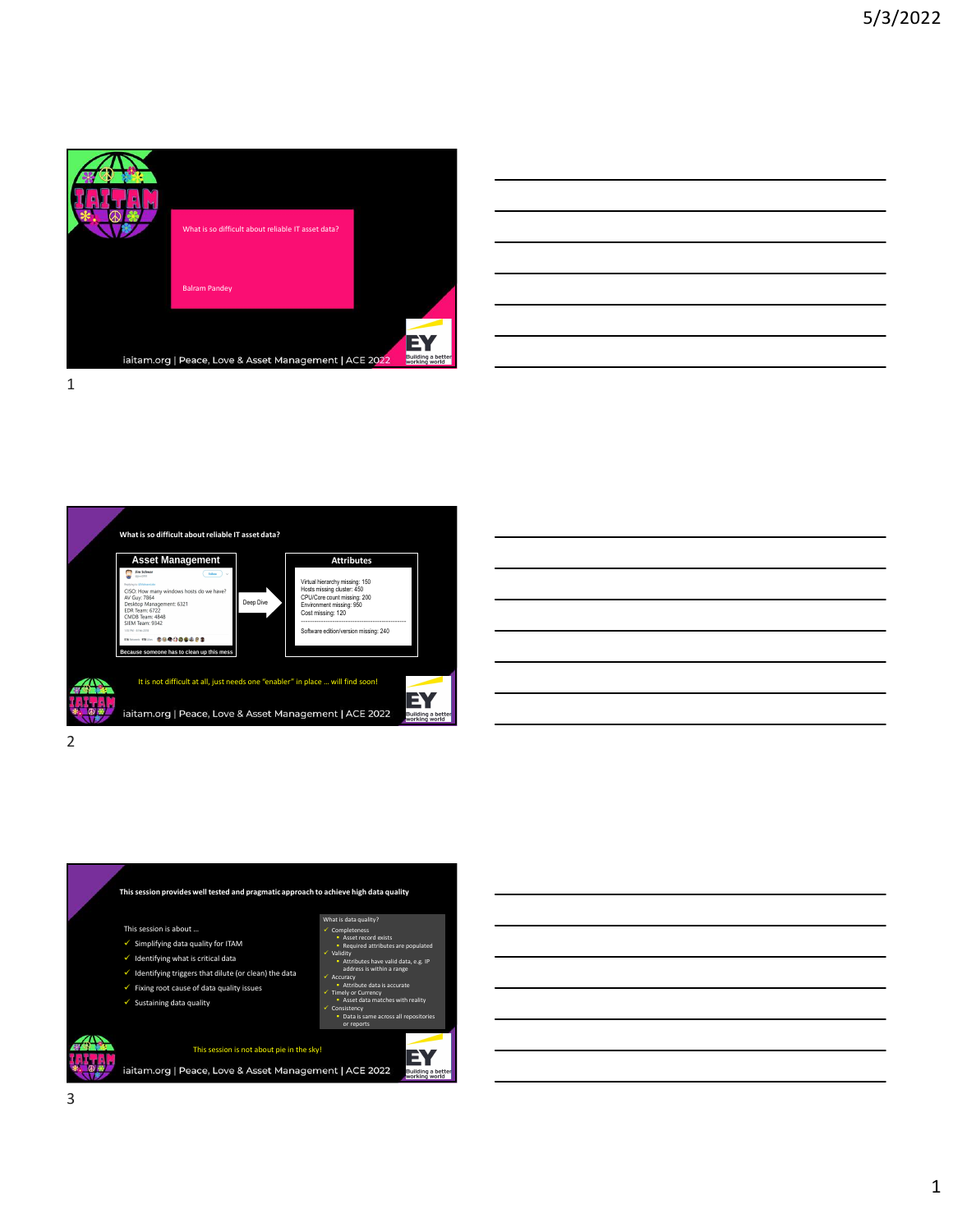





 $5<sub>5</sub>$ 



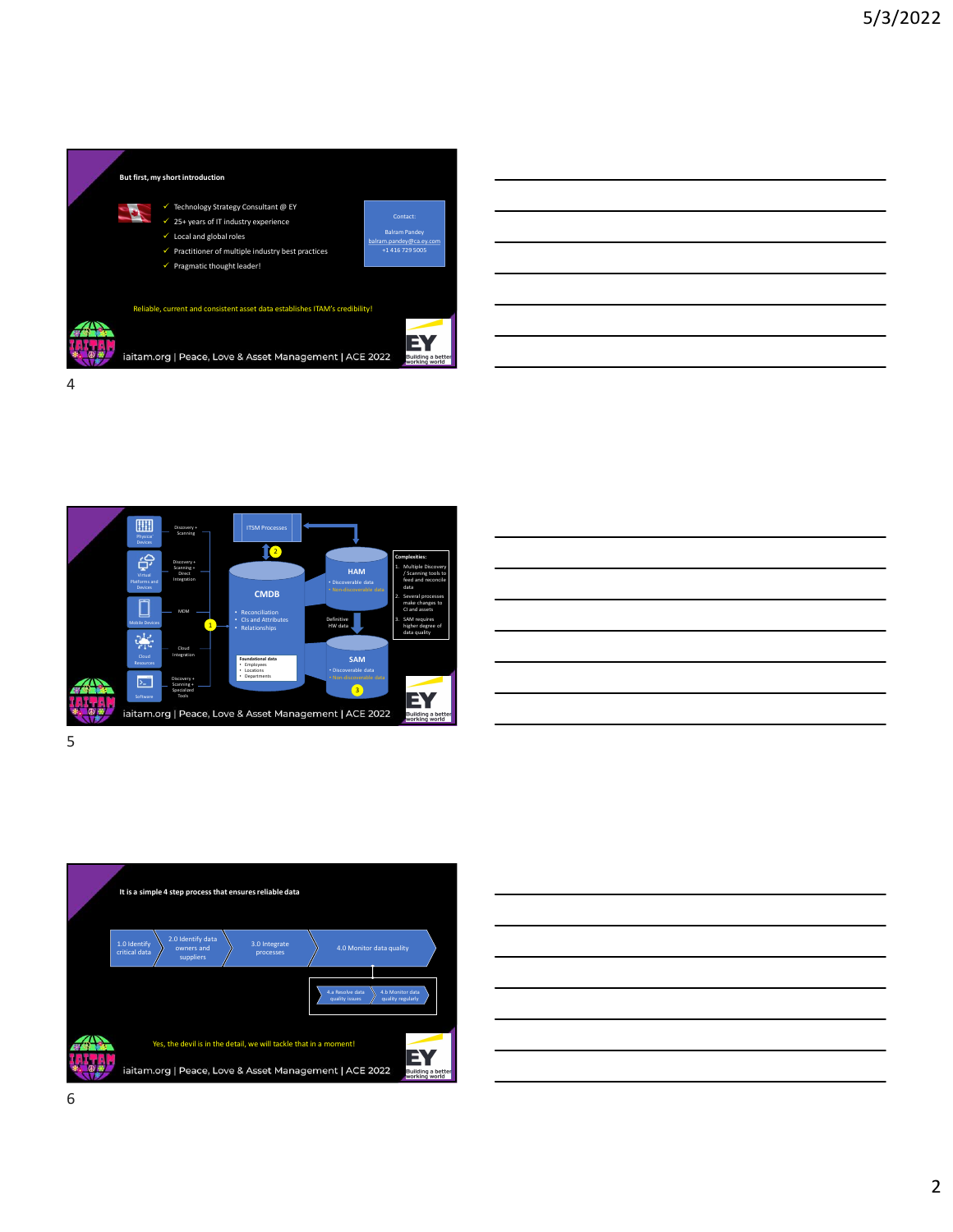



Data owners and suppliers must be individual's names and not team names<br>initam.org | Peace, Love & Asset Management | ACE 2022 Typical data owners and suppliers are those who provide related<br>services Make sure that data owners and the surface of the series of the series of the series of the series of the series of the series of the series of the series of the series of the series of the series of the series of the seri And data suppliers agree to: **Fig. 2.1.** The same of the same of the same of the same of the same of the same of the same of the same of the same of the same of the same of the same of the same of the same of the same of t VP VP VP VP the quality of the contract of the contract of the contract of the contract of the contract of the contract of the contract of the contract of the contract of the contract of the contract of the contract of the Cloud Service Networking Applications Servers End-user Network Enterprise VP<br>
VP<br>
Cloud<br>
Cloud<br>
Cloud<br>
Service<br>
Service<br>
Service<br>
Service<br>
Method and anasympliers agree to:<br>
VP<br>
Deplications<br>
Service<br>
Method anasympliers agree to:<br>
VP attribute in data<br>
Services<br>
Physical, Virtual)<br>
Opervices<br>
P End-User **The Service Service Service** Networking Applications data End-user Network Enterprise anyone of the control of the control of the control of the control of the control of the control of the control of the control of the control of the control of the control of the control of the control of the control of the contr



8 and 2010 and 2010 and 2010 and 2010 and 2010 and 2010 and 2010 and 2010 and 2010 and 2010 and 2010 and 2010



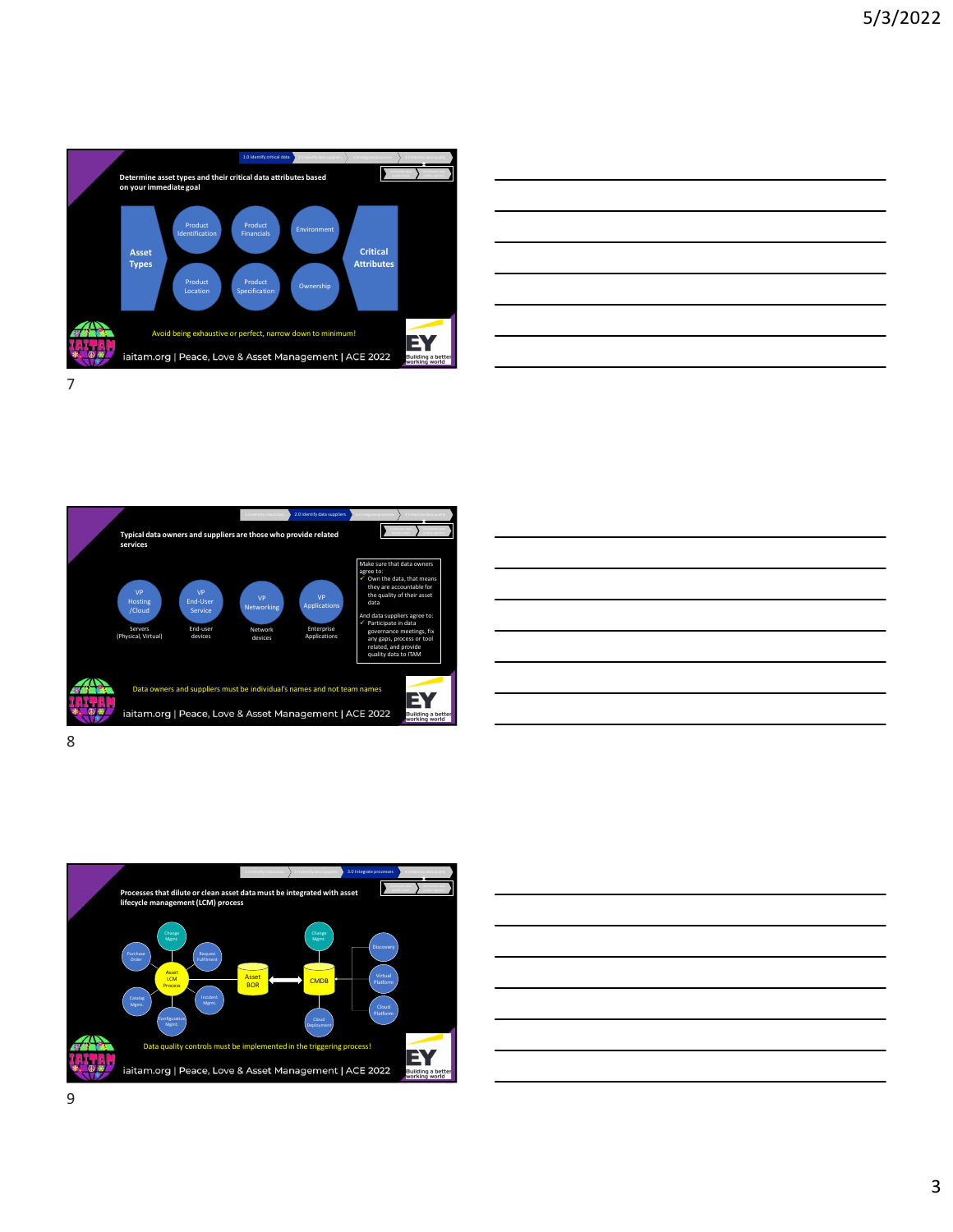

| E                                             |  |  |  |
|-----------------------------------------------|--|--|--|
|                                               |  |  |  |
|                                               |  |  |  |
| luilding a better <b>ing</b><br>vorking world |  |  |  |
|                                               |  |  |  |
|                                               |  |  |  |

Software data quality dashboard shows number of installations missing critical data  $\begin{picture}(100,100) \put(0,0){\line(1,0){100}} \put(10,0){\line(1,0){100}} \put(10,0){\line(1,0){100}} \put(10,0){\line(1,0){100}} \put(10,0){\line(1,0){100}} \put(10,0){\line(1,0){100}} \put(10,0){\line(1,0){100}} \put(10,0){\line(1,0){100}} \put(10,0){\line(1,0){100}} \put(10,0){\line(1,0){100}} \put(10,0){\line(1,0){100$ 1.0 Identify critical data 2.0 2.0 Identify data suppliers 3.0 Integrate processes **4.0 Monitor data quality** 



11



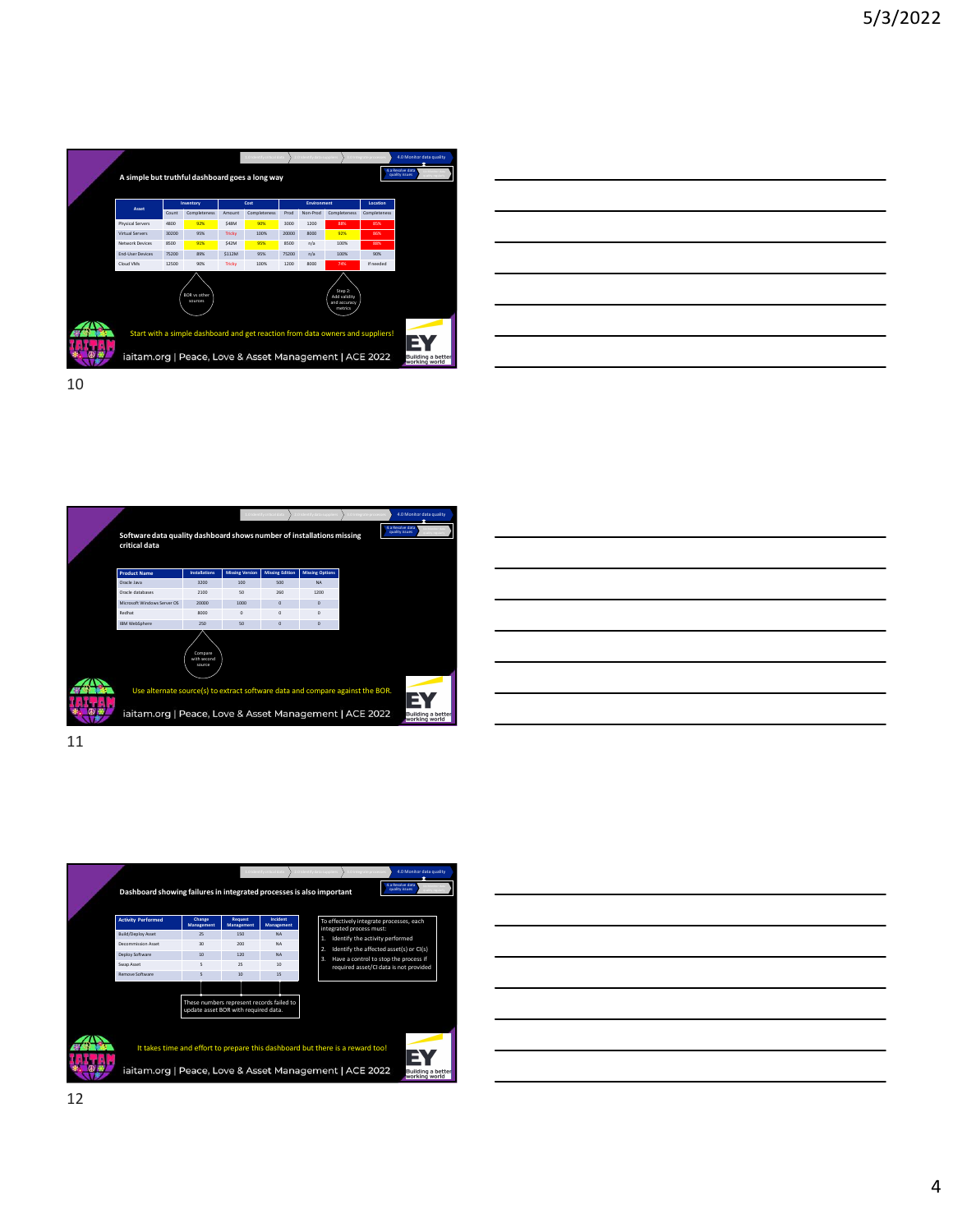

| ues?                                                                             | 4.a Resolve data<br>quality issues<br>M<br>7.7766311 |  |
|----------------------------------------------------------------------------------|------------------------------------------------------|--|
| prints and show improvement.                                                     |                                                      |  |
|                                                                                  |                                                      |  |
| Show<br>Celebrate<br>ovements<br>Success!                                        |                                                      |  |
| itable:<br>Lead<br>· Accountable:<br>Everybody<br>nible:<br>uppliers<br>ir<br>a. |                                                      |  |
| Process<br>t just clean the data!                                                |                                                      |  |
| ment   ACE 2022                                                                  | EY<br>Building a better<br>working world             |  |

What's next?<br>Now that majority of data quality issues have been resolved and their root causes fixed, regular data quality<br>governance should be able to maintain the quality<br> $\frac{\text{Motting}}{\text{average}}$ <br> $\frac{\text{Motting}}{\text{average}}$ <br> $\frac{\text{Motting}}{\text{average}}$ 1.0 Identify critical data 2.0 2.0 Identify data suppliers 3.0 Integrate processes **4.0 Monitor data quality** ow that majority of data quality issues have been resolved and their root causes fixed, reg<br>wernance should be able to maintain the quality  $\frac{\text{Setup}}{\text{governance}}$  dentify  $\left.\right\}$  Find root  $\left.\right\}$  Fix root  $\left.\right\}$  Show colebrate  $\left.\right\}$ Identify  $\left\{\begin{array}{c}\text{Find root} \\ \text{Cuts } \text{cases}\end{array}\right\}$  Fix root  $\left\{\begin{array}{c}\text{Show} \\ \text{converments}\end{array}\right\}$  Celebrate Show **\** Celebrate \  $\left\{\begin{array}{c}\text{Show} \\ \text{improvement} \end{array}\right\}$  Success! Success the method and their root causes fixed, regular data quality issues  $\frac{1}{\text{number of the number of times}}$ <br>
Monthly regular<br>
Translation and the method of the method of the method of the method of the method of the method of the method

14